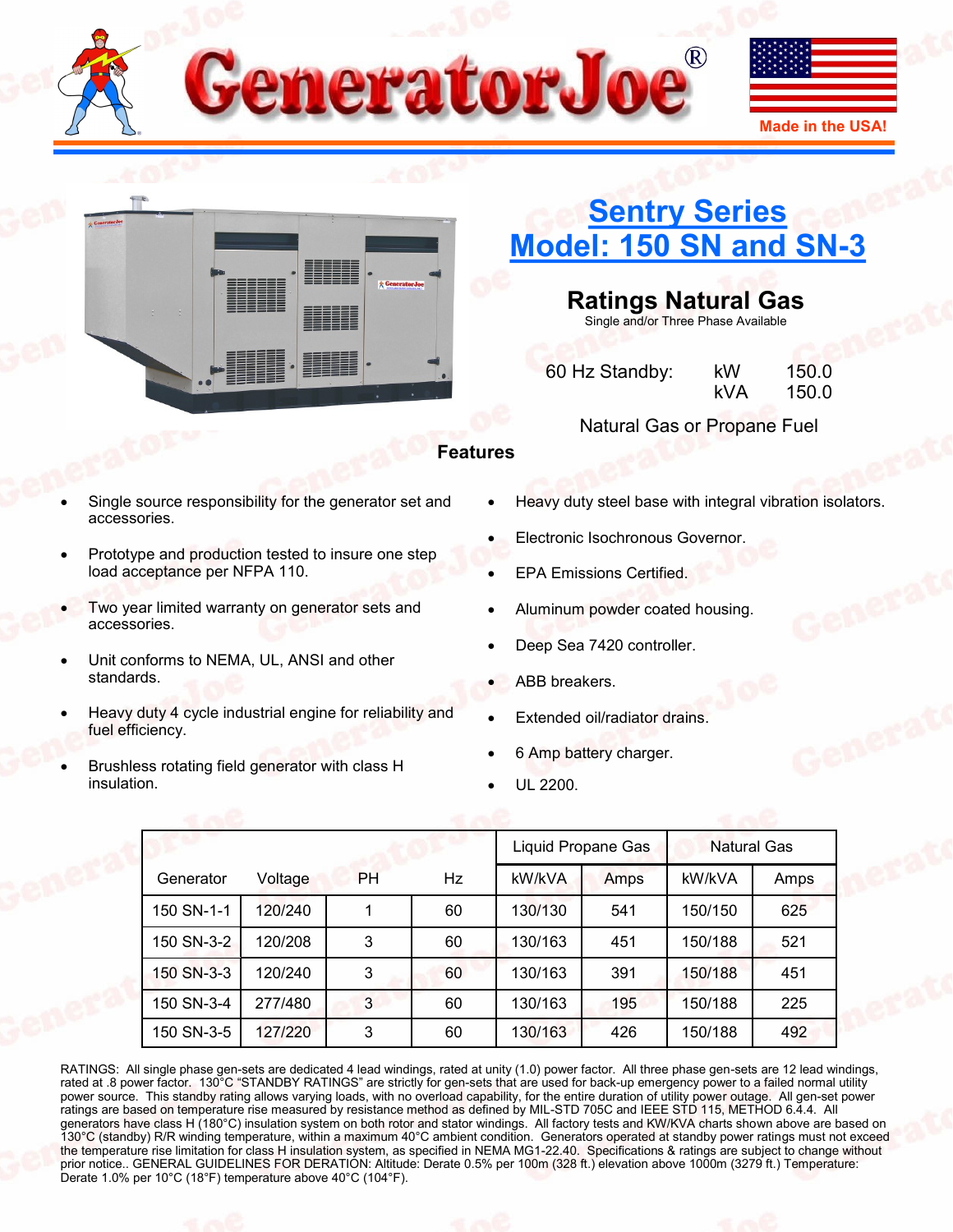#### **ENGINE\_\_\_\_\_\_\_\_\_\_\_\_\_\_\_\_\_\_\_\_\_\_\_\_\_\_\_\_\_\_\_\_\_\_\_\_\_\_\_\_**

|                                                       | Manufacturer Power Solutions Inc. (PSI)                       |
|-------------------------------------------------------|---------------------------------------------------------------|
| Model and TypeInd. Power Train, 8.8LTCAC, 4 cycle     |                                                               |
| AspirationTurbocharged / Charged Air Cooled           |                                                               |
|                                                       |                                                               |
| Displacement Cu. In. (Liters) 537 (8.8)               |                                                               |
| Bore & Stroke In. (Cm.) 4.35 x 4.50 (11.5 x 11.4)     |                                                               |
|                                                       |                                                               |
| Main Bearings & Style  5, Bi-Metal Steel and Aluminum |                                                               |
|                                                       |                                                               |
|                                                       |                                                               |
|                                                       |                                                               |
|                                                       |                                                               |
|                                                       |                                                               |
| Frequency Reg. (no load-full load) Isochronous        |                                                               |
|                                                       |                                                               |
|                                                       |                                                               |
|                                                       |                                                               |
| Piston Speed, ft/min (m./min) 1311 (399)              |                                                               |
| Max Power, bhp (kwm) Standby/LPG 227 (169)            |                                                               |
| Max Power, bhp (kwm) Standby/NG 259 (193)             |                                                               |
|                                                       | Ltd. Warranty Period . 12 Months or 2000 hrs., first to occur |
|                                                       |                                                               |

#### **FUEL SYSTEM \_\_\_\_\_\_\_\_\_\_\_\_\_\_\_\_\_\_\_\_\_\_\_\_\_\_\_\_\_\_\_\_\_\_**

Type..........................LPG or NAT. GAS, Vapor Withdrawal Fuel Pressure (kpa), in. H<sub>2</sub>O<sup>\*</sup>..................(1.74-2.74), 7"-11" Secondary Fuel Regulator.......... NG or LPG Vapor System Auto Fuel Lock-Off Solenoid ................Standard on all sets Fuel Supply Inlet Line....................................... 1 1/4" NPTF \* Measured at gen-set fuel inlet, downstream of any dry fuel accessories.

#### **FUEL CONSUMPTION**

| LP GAS: $FT^3/HR$ (M <sup>3</sup> /HR)                                                                                         | <b>STANDBY</b> |  |  |
|--------------------------------------------------------------------------------------------------------------------------------|----------------|--|--|
| 100% LOAD                                                                                                                      | 713(20.2)      |  |  |
| 75% LOAD                                                                                                                       | 547 (15.5)     |  |  |
| 50% LOAD                                                                                                                       | 399(11.3)      |  |  |
| LPG = 2500 BTU X FT <sup>3</sup> = Total BTU/HR<br>LPG Conversion: 8.50 FT <sup>3</sup> = 1 LB.: 36.4 FT <sup>3</sup> = 1 GAL. |                |  |  |

| NAT. GAS: $FT^3/HR$ (M <sup>3</sup> /HR) | <b>STANDBY</b> |  |  |
|------------------------------------------|----------------|--|--|
| 100% LOAD                                | 1965 (55.7)    |  |  |
| 75% LOAD                                 | 1529(43.3)     |  |  |
| 50% LOAD                                 | 1102 (31.2)    |  |  |
| $NG = 1000$ BTU X $FT3 = Total BTU/HR$   |                |  |  |

#### **OIL SYSTEM**

#### **ELECTRICAL SYSTEM \_\_\_\_\_\_\_\_\_\_\_\_\_\_\_\_\_\_\_\_\_\_\_\_\_\_\_**

| Eng. Alternator and Starter: |  |
|------------------------------|--|
|                              |  |

Volts DC .................................................................... 12

Recommended Battery to -18°C (0°F): ...12 VDC, Size BCI# 27 Max Dimensions: 12" lg X 6 3/4" wi X 9" hi, with standard round posts. Min. output at 700 CCA. Battery tray (max. dim. at 12"lg x 7"wi), hold down straps, battery cables, and battery charger, is furnished. Installation of (1) starting battery is required, with possible higher AMP/HR rating, as described above, if normal environment averages -13°F (- 25°C) or cooler.

#### **COOLING SYSTEM**

| Type of System  Pressurized, closed recovery                                                        |  |
|-----------------------------------------------------------------------------------------------------|--|
| Coolant Pump Pre-lubricated, self-sealing                                                           |  |
| Cooling Fan Type (no. of blades) Pusher (7)                                                         |  |
|                                                                                                     |  |
| Ambient Capacity of Radiator °F (°C) 125 (51.6)                                                     |  |
| Engine Jacket Coolant Capacity Gal (L)3.6 (13.7)                                                    |  |
| Radiator Coolant Capacity (incl. engine) Gal.(L)4.3 (16.2)                                          |  |
| Maximum Restriction of Cooling Air Intake                                                           |  |
| and discharge side of radiator in. $H20$ (kpa)  0.5 (.125)                                          |  |
| Water Pump Capacity gpm (L/min)33 (125)                                                             |  |
| Heat Reject Coolant: Btu/min (kw)6260 (110)                                                         |  |
| Low Radiator Coolant Level ShutdownStandard                                                         |  |
| Note: Coolant temp. shut-down switch setting at 220°F (104°C) with 50/50<br>(water/antifreeze) mix. |  |

#### **COOLING AIR REQUIREMENTS**

| Radiator Air Flow cfm (m <sup>3</sup> /min)12,000 (340) |  |
|---------------------------------------------------------|--|
| Heat Rejected to Ambient:                               |  |
|                                                         |  |
|                                                         |  |

#### **EXHAUST SYSTEM**

| Max. Back Pressure in. hg (KPA) 3.0 (10.2)              |  |
|---------------------------------------------------------|--|
| Exhaust Flow, at rated kw: cfm $(m^3/m$ in) 1063 (30.1) |  |
| Exhaust Temp., at rated kw: °F (°C) 1300 (704)          |  |
| Engines are EPA certified for LPG or Natural Gas.       |  |



**GeneratorJoe®**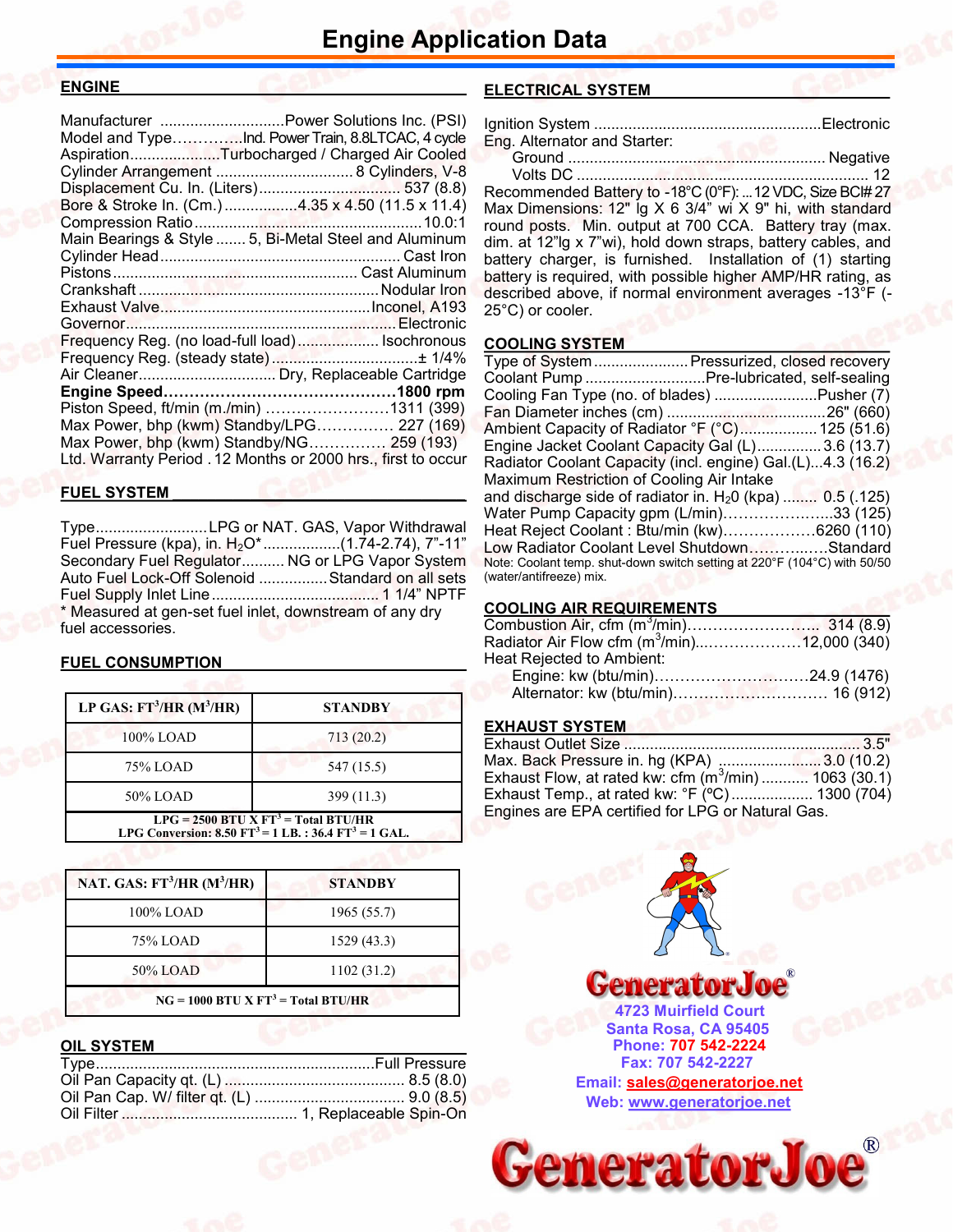# **AC Alternator Specifications**

**STANDARDS:** Marathon MagnaPlus and MagnaMax generators meet UL Listed Electric Generator, American and other international standards such as: NEMA MG1-22, BS5000, CAS C22.2, IEC 34-1 AND VDE 0530. Other standards and certifications can be considered upon request. (Both MagnaPlus & MagnaMax series are built with NEMA Class H Insulation materials or better which are normally rated at 190C degrees total temperature by NEMA however UL laboratories demands the total temperature be derated to a maximum of 160C total temperature when "UL LISTED").

**VOLTAGE REGULATOR:** SE350, supplied with standard MagnaPlus units and excitation system have solid state voltage build-up, encapsulated for humidity and abrasion protection, 1% regulation, volts per hertz operation, over excitation shutdown, stability adjust and built-in voltage adjustment.

PM300 (optional on MagnaPlus) Supplied with optional PMG excitation support have solid state voltage build-up, encapsulated for humidity and abrasion protection, 1% regulation, volts per hertz operation, over excitation shutdown, stability adjust and built-in voltage adjustment.

DVR2000E+ (optional for MagnaPlus) Standard on MagnaMax voltage regulator and PMG excitation support system are digital, microprocessor design with solid state voltage build-up, encapsulated for humidity and abrasion protection, 1/4% regulation, true volts per hertz operation with adjustable cut in, loss of sensing continuity shutdown, over excitation shutdown, 3 phase RMS sensing, over voltage protection, and provisions for parallel operation.

PMG Excitation Support System (Standard on MagnaMax) Optional for MagnaPlus, permanent magnet generator excitation support system, minimum short circuit support current of 300% of the rating (250% for 50 hertz) for 10 seconds.

**INSULATION SYSTEM:** Meet UL1446, UL2200 requirements. Class H materials or better.

**MAIN ROTOR:** MagnaPlus main rotating field construction shall consisting of one piece, four pole laminations, incorporate amortisseur windings to facilitate parallel operation and application to voltage distorting loads. In addition, the amortisseur winding and field pole coil supports may be integrally die cast with the rotor laminations to form a unitized rotor core. The rotating assembly shall be dynamically balanced to less than 2 mils -peak-to-peak-displacement, and shall be designed to have an over speed withstand of 125% of rated speed for 15 minutes when operating at stable rated operating temperature.

**VERIFICATION OF PERFORMANCE:** (MagnaPlus series) All certified performance and temperature rise test data submitted by generator manufacturer are to be the result of the actual test of the same or duplicate generators. Temperature rise data shall be the result of loaded, rated power factor heat runs at the rated voltage and hertz. All performance testing shall be done in accordance with MIL-STD-705 and/or IEEE Standard-115. Generators are manufactured using production procedures & quality assurance to ISO9001:2008.

# **Deep Sea 7420 Digital Controller**



auto start mains (utility) failure module for single controller includes a backlit LCD display which continuously displays the status of the engine and generator at all times.

The 7420 controller will

also monitor speed, frequency, voltage, current, oil pressure, coolant temp., and fuel levels. These modules have been designed to display warning and shut down status. It also includes: (11) configurable inputs alerts • (8) configurable outputs alerts ● voltage monitoring ● mains (utility) failure detection • (250) event logs • configurable timers ● automatic shutdown or warning during fault detection ● remote start (on load) ● engine preheat ● advanced metering capability ● hour meter ● text LCD displays ● protected solid state outputs ● test buttons for: stop/reset ● manual mode ● auto mode ● lamp test • start button • power monitoring (kWh, kVAr, kVAh, kVArh).



The 7420 controller is an This controller includes the 7420 expansion features including RS232, RS484 (using MODBUS-RTU/TCP), direct USB connection with PC, expansion optioned using gen-set applications. This DSENet for remote annunciation and remote relay interfacing for a distance of up to 3300FT. The controller software is freely downloadable from the internet and allows monitoring with direct USB cable, LAN, or by internet via the built in web interface.



.

Further expansion is available by adding the optional "WebNet" gateway interface module. This device will allow comprehensive monitoring of the generator via the cloud including identification, location, and status. Some advantages of this module include: reduced site visits and maintenance costs ● remote fuel management ● fault analysis ● asset tracking ● automatic system alerts ● maximized system up-time.

**Santa Rosa, CA 95405 4723 Muirfield Court Fax: 707 542-2227 Phone: 707 542-2224 Web: [www.generatorjoe.net](http://www.generatorjoe.net) Email: [sales@generatorjoe.net](mailto:sales@generatorjoe.net?subject=Your%20products)**